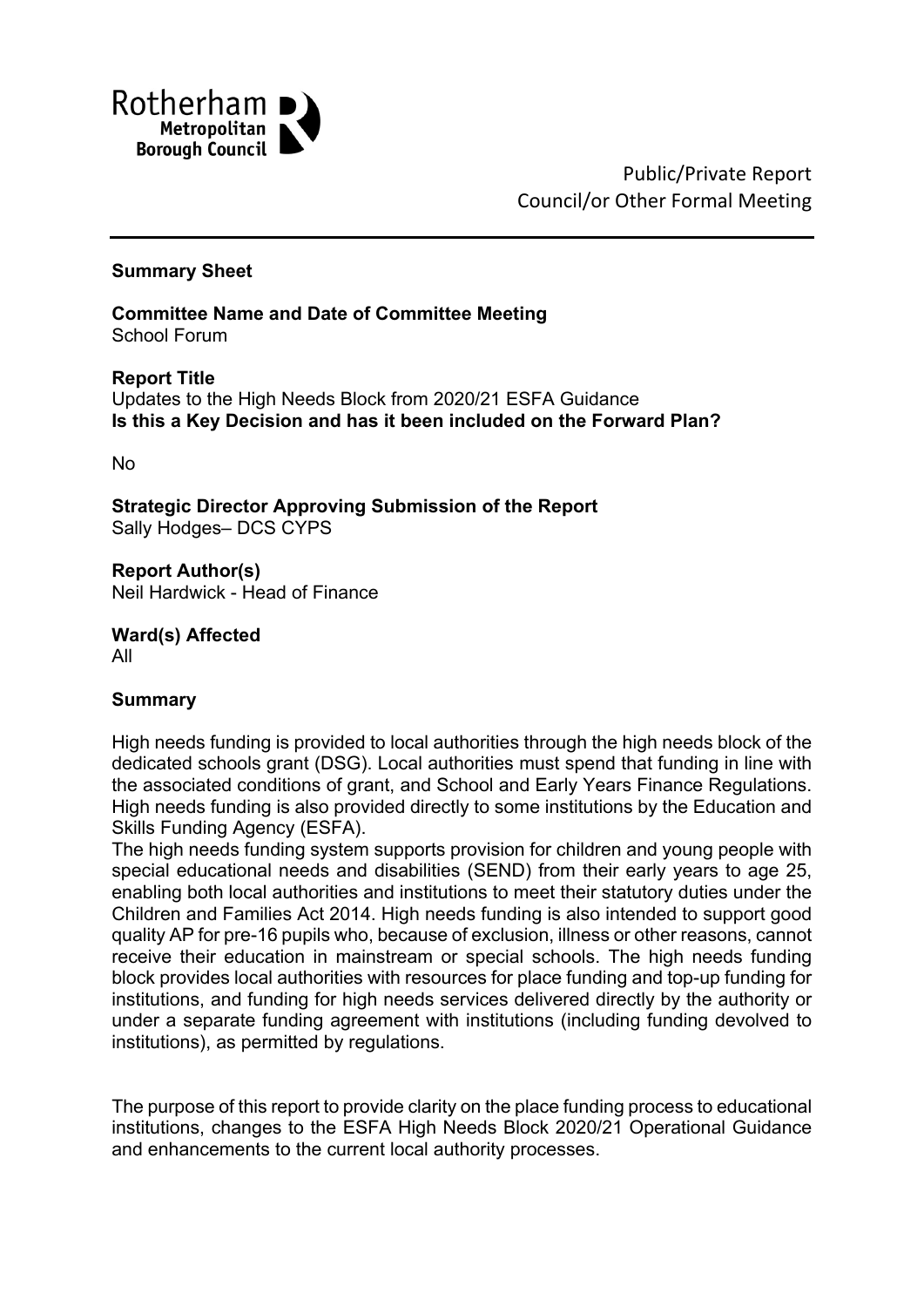### **Recommendations**

- 1.1 School Forum note the process to agree initial place funding with educational institutions and the requirements to agree additional in year funding as detailed in the ESFA 2020-21 High Needs Funding Operational Guidance.
- 1.2 School Forum agree the proposed enhanced processes to confirm import / export places with each education institution and where incorrect action the enquiry process through the ESFA.

### **List of Appendices Included**

Appendix 1 - ESFA Example - Where pupil and student numbers exceed allocated places

Appendix 2 - ESFA - High Needs Funding: 2020 to 2021 Operational guide

### **Background Papers**

ESFA - High Needs Funding: 2019 to 2020 Operational guide

**Consideration by any other Council Committee, Scrutiny or Advisory Panel** No

**Council Approval Required** No

**Exempt from the Press and Public** No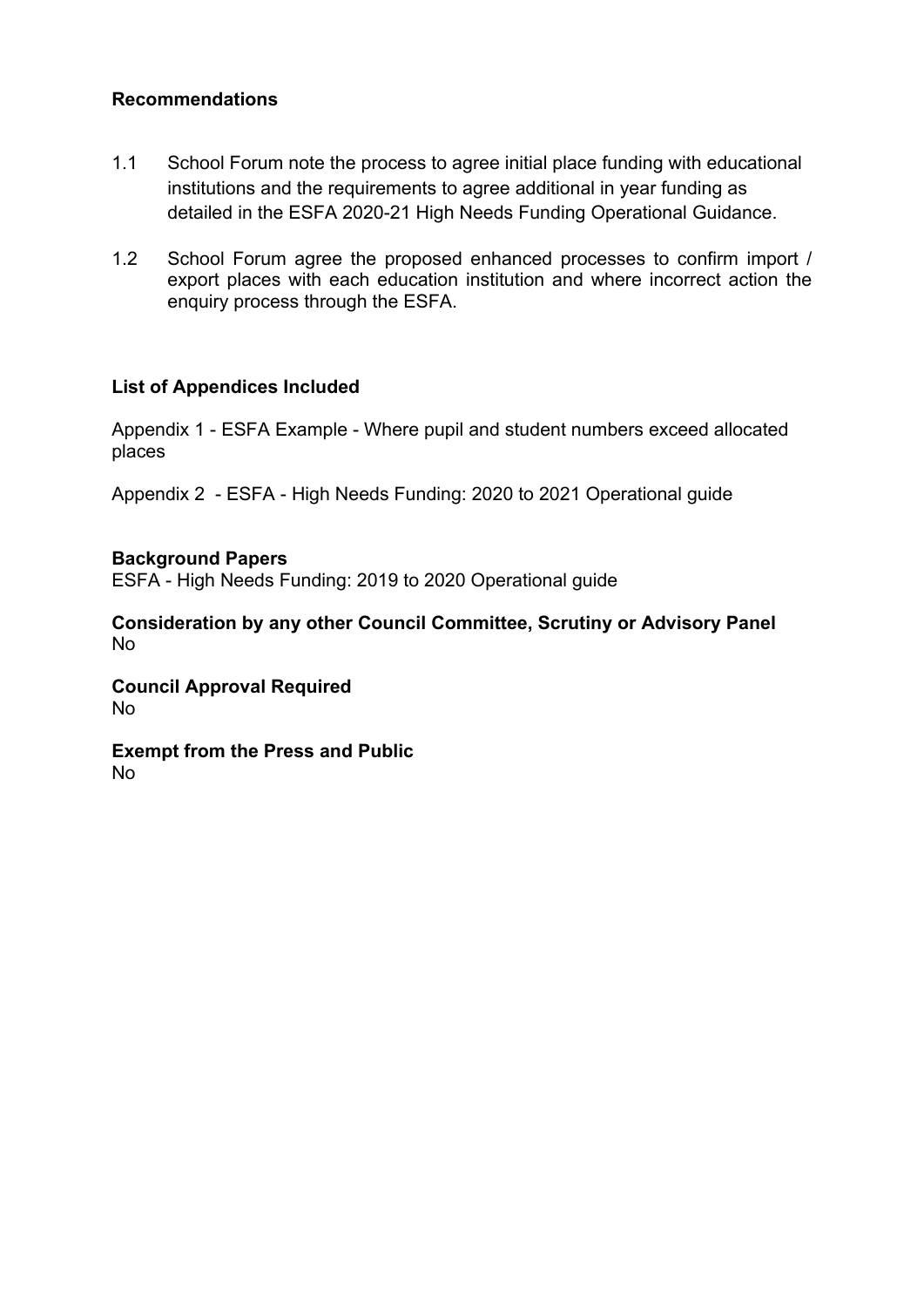#### **Update to Payment Process for Element 3 (Top Up) Funding for High Needs Learners**

#### **1. Recommendations**

- 1.1 School Forum note the process to agree initial place funding with educational institutions and the requirements to agree additional in year funding as detailed in the ESFA 2020-21 High Needs Funding Operational Guidance.
- 1.2 School Forum agree the proposed enhanced processes to confirm import / export places with each education institution and where incorrect action the enquiry process through the ESFA.

#### **2. Background**

- 2.1 As outlined in the ESFA's High Needs Block Operational Guidance, the high needs funding system supports provision for children and young people with special educational needs and disabilities (SEND) from their early years to age 25, enabling both local authorities and institutions to meet their statutory duties under the Children and Families Act 2014. High needs funding is also intended to support good quality AP for pre-16 pupils who, because of exclusion, illness or other reasons, cannot receive their education in mainstream or special schools.
- 2.2 The High Needs Block (HNB) provides local authorities with resources for place funding and top-up funding for institutions, and funding for high needs services delivered directly by the authority or under a separate funding agreement with institutions (including funding devolved to institutions), as permitted by regulations.
- 2.3 Although many of the pupils and students receiving high needs funding will have EHC plans, local authorities have the flexibility to provide high needs funding outside the statutory assessment process for all children and young people with high needs up to the age of 19.
- 2.5 Local authorities bear the ultimate responsibility for decisions on top-up funding, as they are accountable for spending from their high needs budgets. In all instances, pupils or students with an EHC plan must have their placement commissioned by a local authority and an agreement should be in place between the local authority and the institution that confirms the amount of top-up funding to be paid. Even where provision is specified in an EHC plan, there is no statutory requirement that a local authority has to pay top-up funding at a particular rate requested by a school or institution.
- 2.6 Local authorities' expenditure from the DSG is subject to conditions of grant set by the department, which govern the way high needs funding is used.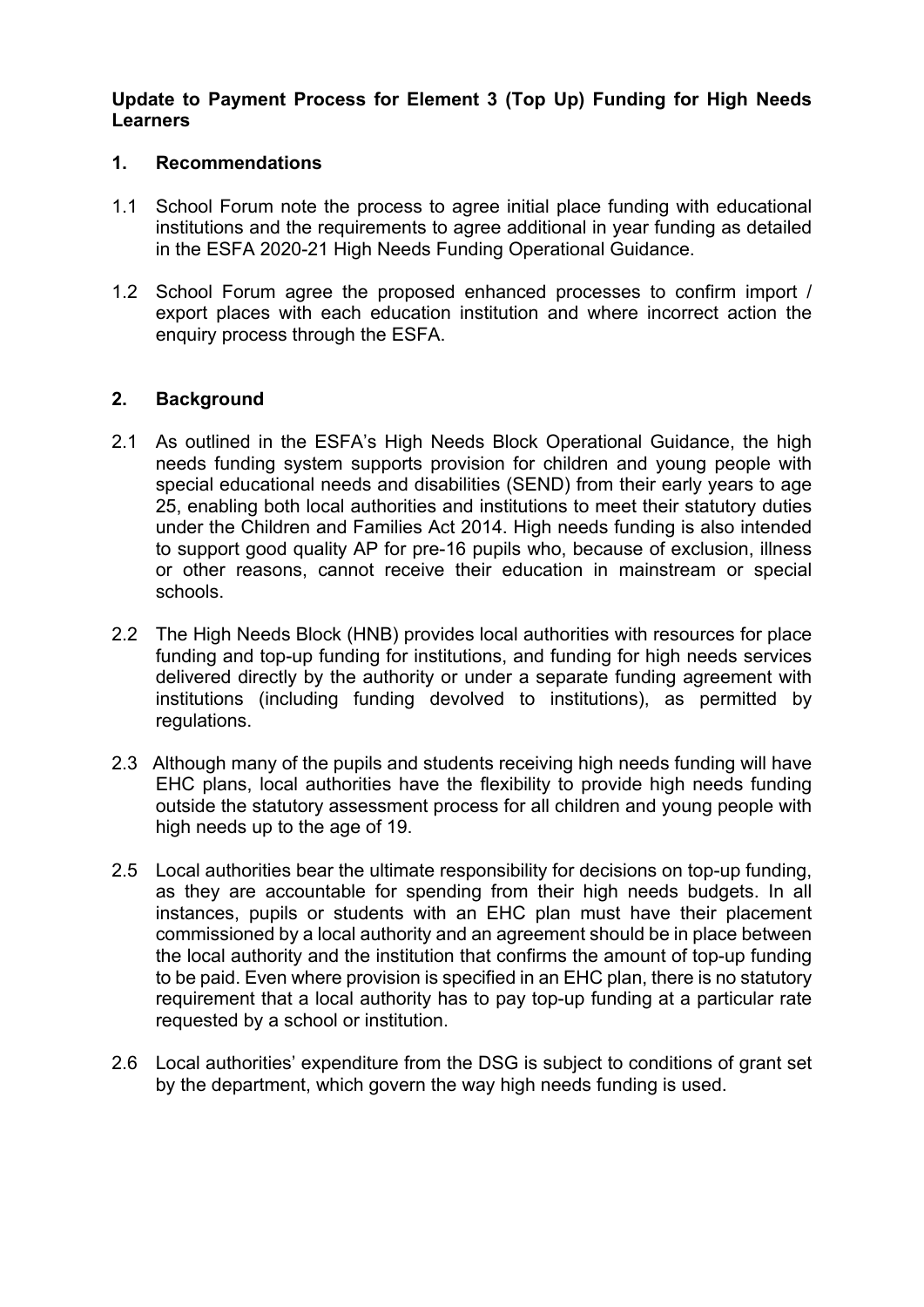### **3. Key Issues**

- 3.1 Clarity on pupil places and the process to agree the initial places through the High Needs Learner Return for academies, post 19 and independent sector placements. Maintained school places are determined at the same time but through the budget setting process and linked to current place numbers.
- 3.2 Outline responsibilities between the Commissioning & Provider Authority where the agreed pupil place numbers have been exceeded.
- 3.3 Improved understanding of the import / export adjustments to each educational institution within Rotherham and introduce processes to validate the adjustments are correct and pursue rectification from ESFA were it is incorrect.

### **4. Clarity, Actions & Proposals**

#### Place Funding - Number of Places Commissioned

- 4.1 The DfE have clarified certain aspects of this guidance, particularly relating to the sections on place and top up funding. Place funding should broadly reflect both local authorities' recent commissioning activity and strategic planning to secure suitable SEND provision and AP, in line with their statutory responsibilities. In determining the number of funded places, local authorities should consider all high needs providers in their area and take account not only of their own commissioning decisions but also of the commissioning decisions of other local authorities. In the case of AP, local schools' commissioning activity and plans should also be considered.
- 4.2 Place funding is allocated as an annual amount of core funding. Once place funding is allocated, it is not associated with or reserved for a specific local authority or individual pupil or student. It is for the institution to decide how best to apportion their total allocated core funding across the actual number of places commissioned by local authorities, taking into account the provision and support that may be specified in the individual pupils' or students' EHC plans.
- 4.3 Place funding is not withdrawn if an individual does not occupy a funded place. It provides institutions with a guaranteed budget for the year and gives them a degree of financial stability. A local authority may not seek to recover funding for places which it perceives as being unused from the previous or current academic year. Similarly, local authorities should not automatically be charged an extra £6,000 or £10,000 per head top-up funding for a pupil or student with high needs, if an institution has filled all funded places (irrespective of which local authority has filled them).
- 4.4 Dialogue between local authorities and institutions is important when preparing for the allocations of high needs place funding to institutions. Local authorities should consult with institutions in their area and discuss both current numbers of places being taken up, which will be included on the school census and ILR returns, and the number of places required in future. Where an institution believes it is not being funded for the correct number of places it should raise this with the provider local authority. These discussions must take into account the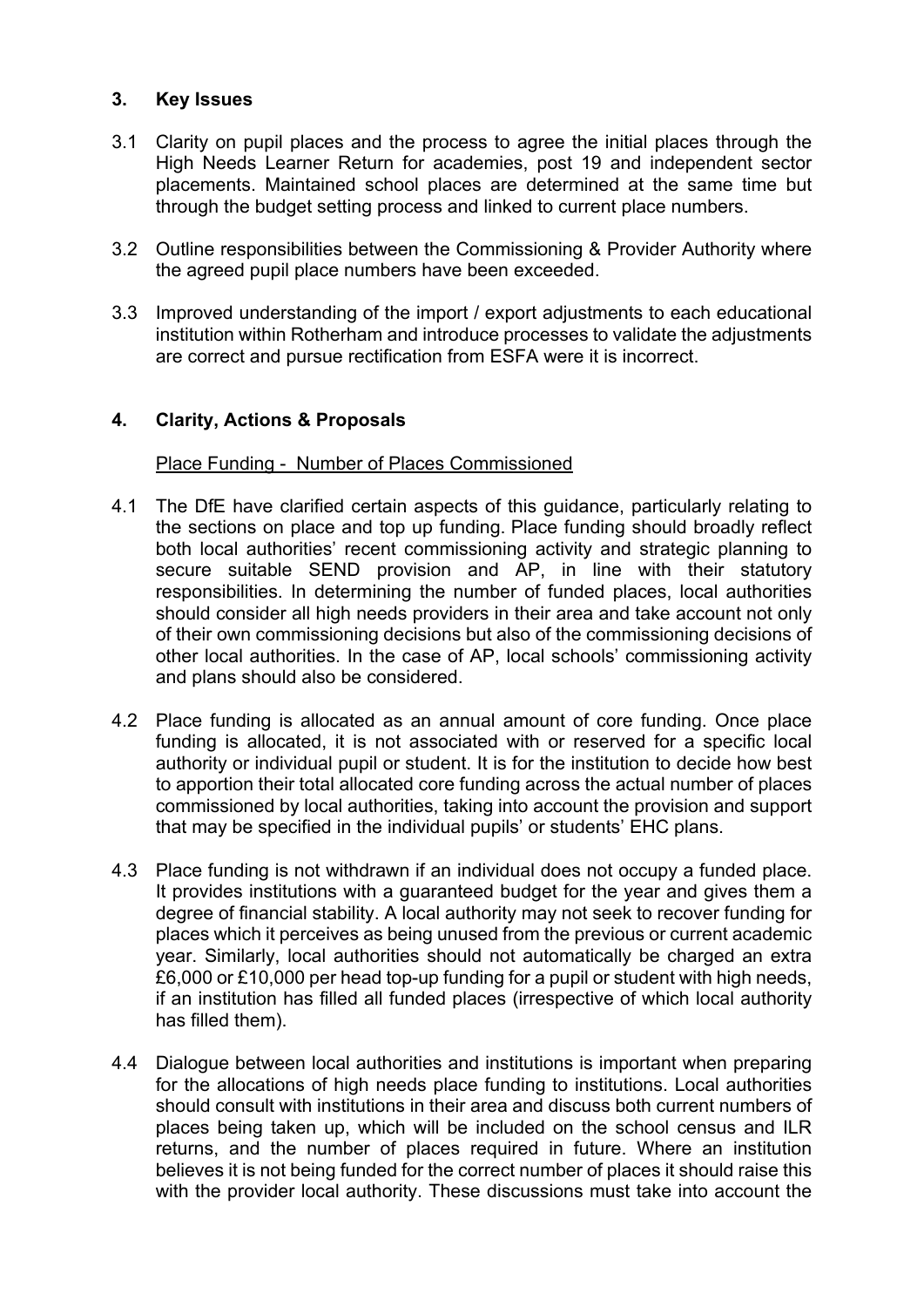total number of places required to meet the needs of all local authorities, not just those of the local authority in which the institution is located. This is particularly important for FE institutions and special schools as the import/export adjustment should ensure that funding in the local authority's DSG reflects those pupils and students with high needs resident in one local authority area that attend institutions in other areas.

#### Place Funding - In Year Adjustments

- 4.5 In the event that the number of places commissioned change after the annual processes above have been followed, ESFA are unlikely to revise allocations to academies or post-16 institutions. We recognise that often the number of funded high needs places and actual pupils or students will vary. However, as explained earlier, place funding is not reserved for individuals and it is for institutions to apportion the total allocated place funding across the actual number of pupils and students with high needs. In most cases, the variance between place numbers and pupils or students is small with no, or marginal, impact on cost.
- 4.6 An institution should approach the provider local authority if the number of pupils or students, agreed as having high needs by the relevant local authority, exceeds the number of funded places to an extent that results in the institution incurring additional costs of special provision not met through the top-up funding amount normally paid. We expect the provider local authority to engage with the institution and agree how the costs of the additional special provision required are to be met, and these conversations should take place as early as possible in the academic year.
- 4.7 The provider local authority should not automatically be charged an additional £6,000 or £10,000 per pupil or student. The amount should reflect the actual costs of making additional special provision available, which may only be marginal, and an agreement between the provider local authority and the institution on how those costs are to be met. The import/export adjustment compensates the provider local authority for actual pupils or students living in other local authority areas who attend the institution, albeit in the subsequent financial year. This will avoid the position where the commissioning local authority effectively funds twice – both through increased top-up funding direct to the institution and through the £6,000 import/export adjustment in the national funding formula. These arrangements apply in particular to FE institutions and special schools that are experiencing year-on-year growth in the number of pupils and students with high needs that they admit.

#### Import / Export Adjustments

4.8 The majority of the high needs national funding formula is designed to allocate funding to local authorities for the needs of the children and young people who live in the local authority's area, regardless of where they are educated. However, the ESFA recognise that local authorities face higher costs if they attract more pupils and students with high needs who live outside the local authority area into their schools and colleges (counted as 'imports' in the formula calculation), for example because they are expected to pay for the costs of high needs places in schools and colleges in their area. Conversely, authorities that 'export' pupils and students to other local authority places face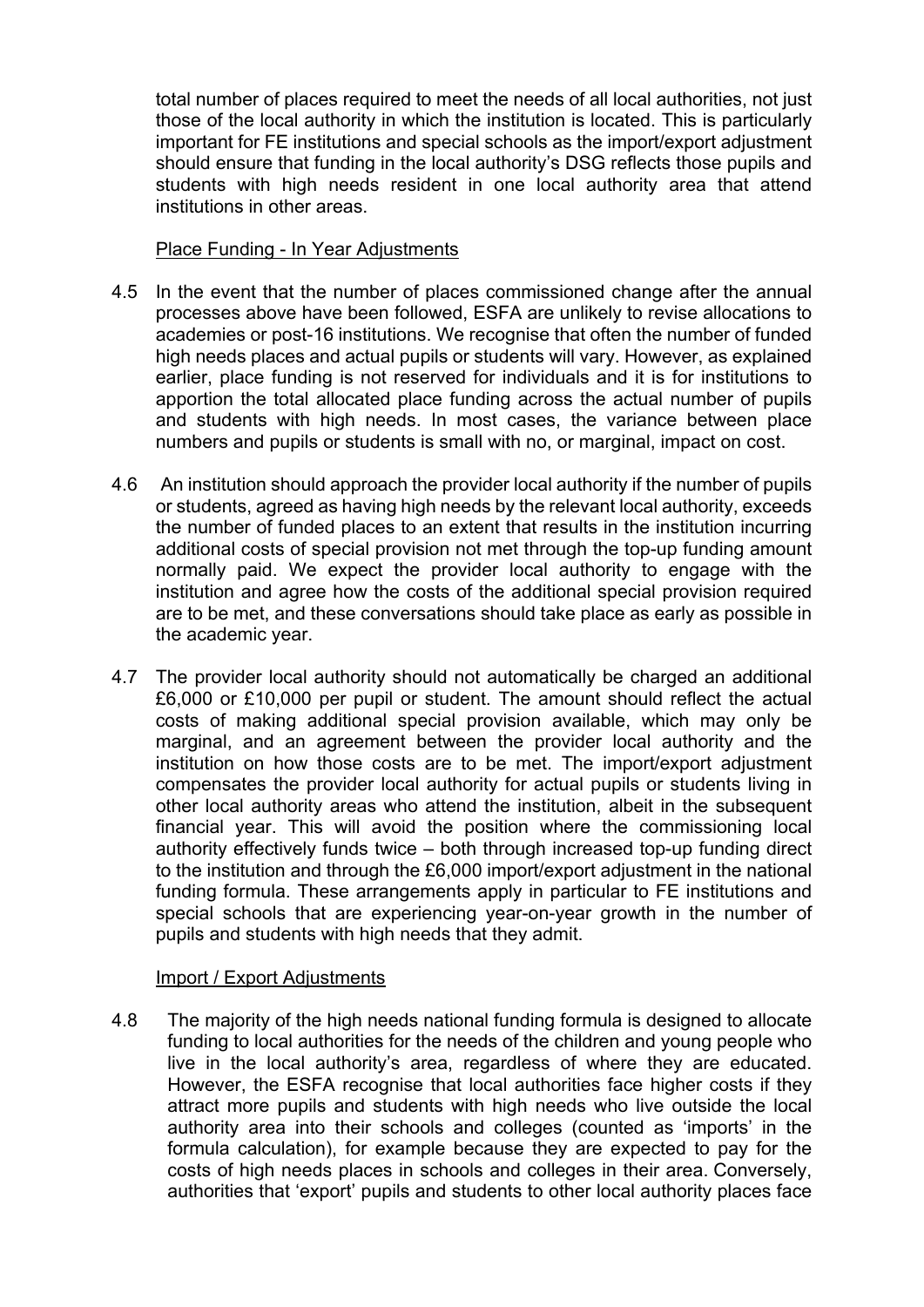lower costs. The ESFA have therefore included an import/export adjustment in the High Needs Block funding formula that reflects the movement of high needs pupils and students between local authorities, where they live in one authority and attend a school or college in another.

- 4.9 The calculation uses school census and ILR data and compares the number of 'imported' and 'exported' pupils for each local authority. Where the imports and exports balance, the cost to the local authority is neutral and no adjustment is made. Where there are more imports than exports, or vice versa, a positive or negative adjustment is made using a unit value of £6,000.The pupils and students counted in the calculation of the adjustment are as follows:
	- from the January school census (age 4 to 18)
	- pupils with top-up funding in mainstream schools and academies
	- pupils in special schools and academies
	- pupils in non-maintained special schools
	- from R06 ILR (age 16 to 18 and 19 to 24-year olds with EHC plans)
	- students in SPIs
	- students with top-up funding in FE institutions
- 4.10 The import/export adjustment does not use any data relating to pupils in AP as the data is not accurate enough for making the adjustments. Taking into account the development of policy on AP, ESFA will explore more widely whether any consequential changes to the funding formula should be considered.
- 4.11 In relation to looked after children (LAC), the current financial arrangements are on the basis that the local authority responsible for securing the provision specified in an education, health and care (EHC) plan is the authority in whose area the young person is ordinarily resident, as is normally the case. Consequently, the import/export adjustment in the high needs national funding formula is based on school census or ILR data using the local authority area in which a pupil or student is resident.
- 4.12 It is imperative that the import / export adjustments as outlined in the section and detailed in 4.9 are validated by institutions following receipt of the information by the local authority in early June to ensure funding adjustments have been actioned correctly by the ESFA. This will ensure funding has been provided for appropriately in the HNB to passport funding to relevant institutions.
- 4.13 To ensure the import / export data is correct the Schools Finance Team will contact each education institution within Rotherham with their import adjustments to validate they are correct or request evidence to pursue revision of the import numbers with the ESFA.
- 4.14 The exported pupil numbers will be validated with the Education Health Care Team and again any discrepancies communicated with the ESFA for update.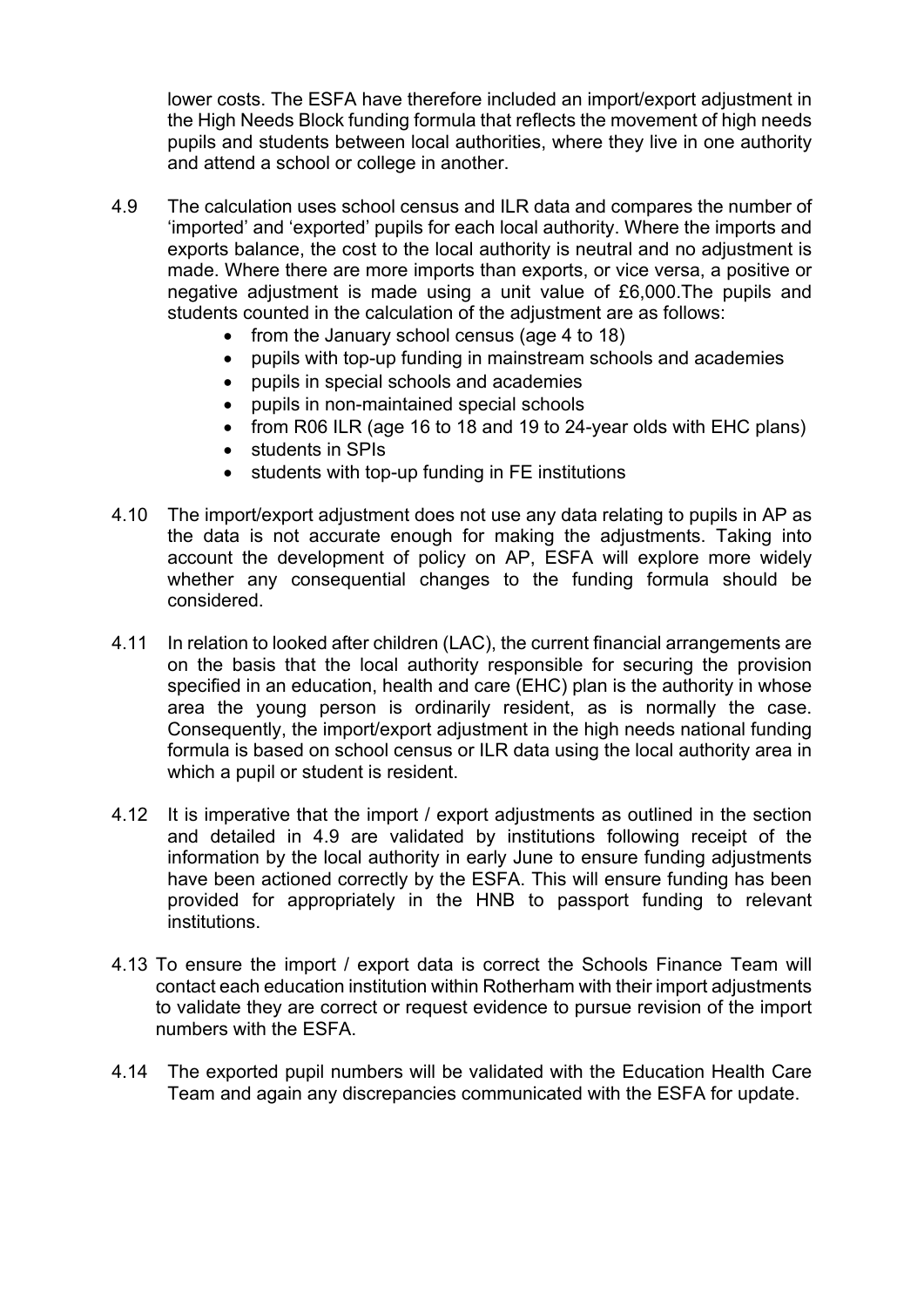# **5. Timetable and Accountability for Implementing this Decision**

5.1 That colleagues note the annual process for agreement of place numbers and associated funding as outlined in the report.

# **6. Financial and Procurement Implications**

- 6.1 The purpose of the report is to inform School Forum and education providers of the process for agreeing commissioned place numbers and any in year funding adjustments if original commissioned places are exceeded.
- 6.2 There are no financial implications in relation to this report.

# **7. Legal Implications**

7.1 There are no legal implications.

# **8. Human Resources Implications**

8.1 There are no HR implications.

# **9. Implications for Children and Young People and Vulnerable Adults**

9.1 The overarching aim is to provide top-up funding to educational institutions in a timely fashion, with a payment schedule which provides clarity on the students the provider is receiving top up funding.

# **10 Equalities and Human Rights Implications**

10.1 There are no implications.

# **11. Implications for Partners and Other Directorates**

11.1 There will be no direct implication other than consideration will be given to how we can support each other around workforce development.

# **12. Risks and Mitigation**

12.1 The ESFA - High Needs Funding: 2020 to 2021 Operational Guidance outlines the process local authorities must follow to allocate funding to institutions and on the basis numbers are agreed with the institution. The recommendations in this report supports the council in meeting these obligations.

# **13. Accountable Officer(s)**

Approvals Obtained from:-

|                                                             | <b>Named Officer</b> | <b>Date</b> |
|-------------------------------------------------------------|----------------------|-------------|
| <b>Strategic Director of Finance</b><br>& Customer Services | <b>Neil Hardwick</b> |             |
|                                                             |                      |             |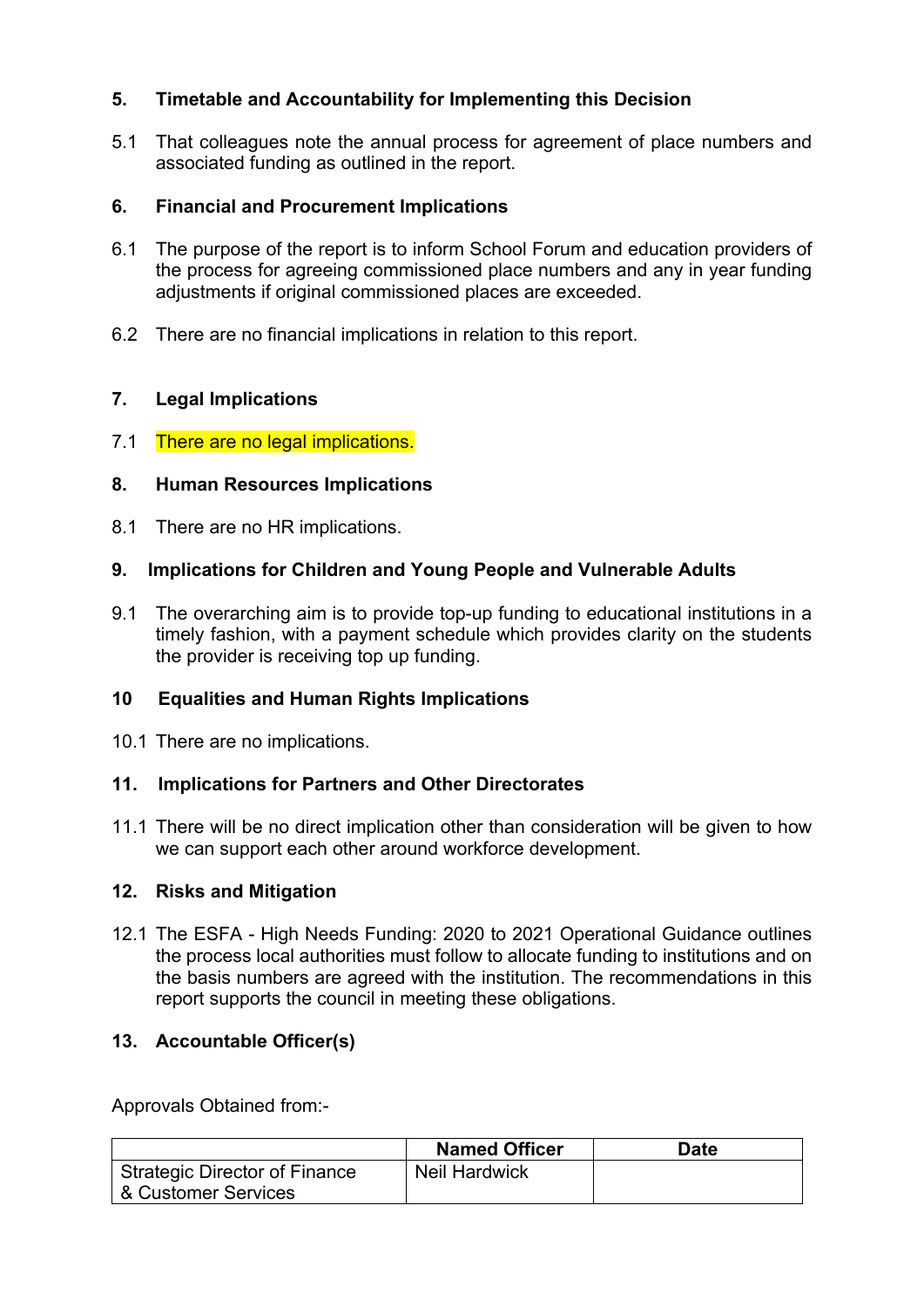| Service Manager of             | <b>Linton Steele</b> |  |
|--------------------------------|----------------------|--|
| <b>Legal Services</b>          |                      |  |
| <b>Head of Procurement</b>     | Kare Middlebrook     |  |
| (if appropriate)               |                      |  |
| <b>Head of Human Resources</b> | Amy Leech            |  |
| (if appropriate)               |                      |  |

*Report Author: Name, Job Title*

# **Neil Hardwick – CYPS Head of Finance**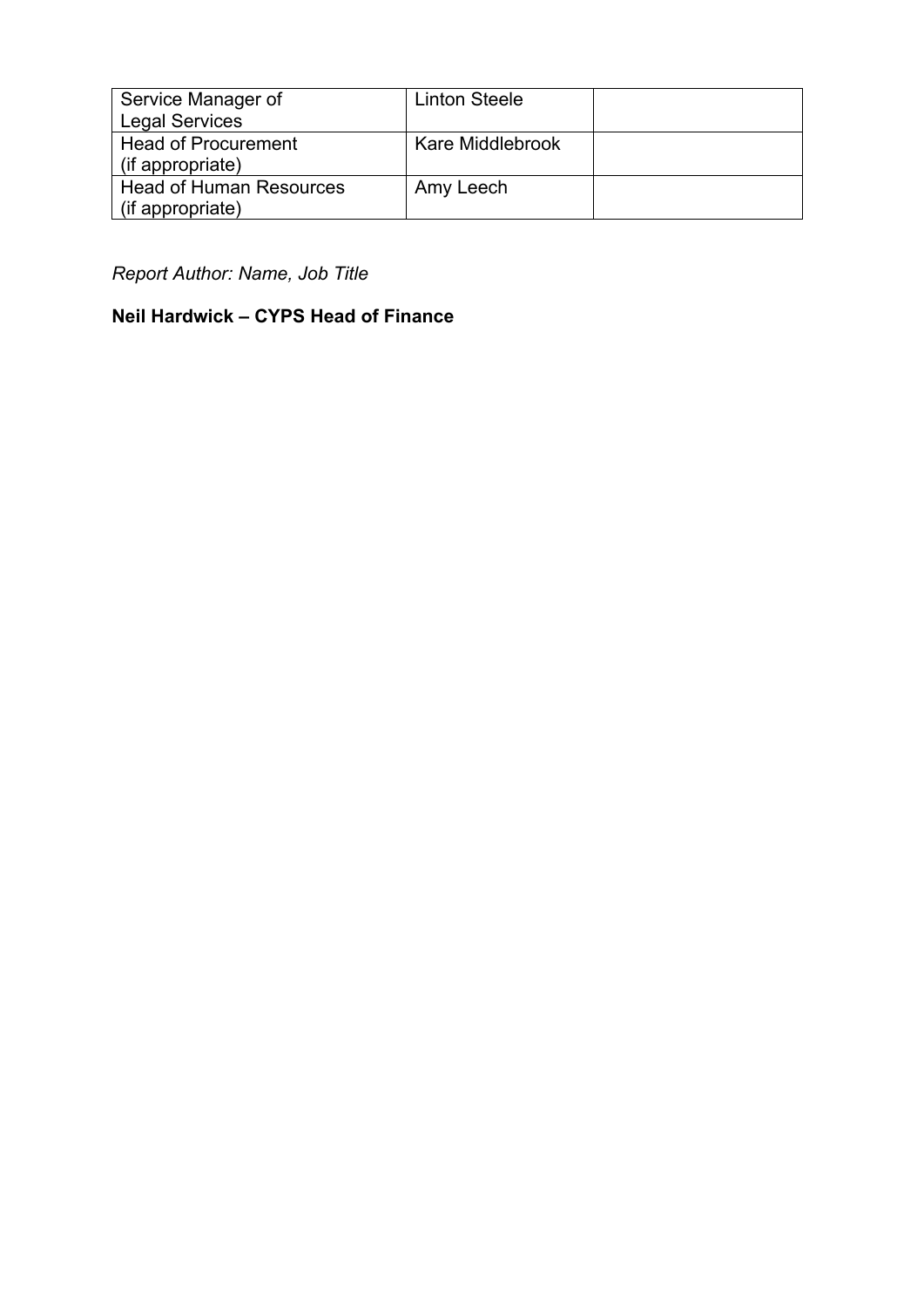### **ESFA Example - Where pupil and student numbers exceed allocated places**

The following is an example of how the high needs funding arrangements should operate when an institution has more pupils or students with high needs than the number of places for which it has been funded. Although it is illustrated using a college located in a local authority area (the provider local authority) with several other local authorities also commissioning places, similar arrangements may also apply to other institutions, including special academies. The example illustrates how the place funding for institutions and consequent deductions from local authorities' high needs allocations and the import/export adjustment work together. This shows the flow of high needs funding between local authorities and institutions when an institution has to make additional special provision for a number of pupils or students that exceeds the funded place number.

Following discussion with the college, and where there is a change from the previous academic year, the provider local authority submits the total high needs place numbers to the ESFA in November, in advance of the start of the academic year, through the place change notification process. In this example the local authority and college have agreed on 100 places for the 2020 to 2021 academic year and this includes places to be filled by high needs students from all local authorities. The number of places to be funded is published in January by ESFA and during the subsequent enquiry window the college and local authorities check the number and are content it reflects the discussions.

ESFA issues an allocation to the college in March in advance of the academic year reflecting the 100 place numbers, providing £600,000 high needs funding, (100 places x £6,000 element 2 funding). The provider local authority's DSG will also be updated and 100 places deducted from their high needs allocation at £6,000 per place, pro-rata for the academic year, based on August to March (100 places x £4,000).

The commissioning local authority (i.e. the authority in which the student is ordinarily resident) agrees top up funding with the college directly. The provider local authority (if not commissioning the place) and ESFA do not need to be involved in these conversations. We would encourage neighbouring local authorities to collaborate on the special provision required for their students, and on associated commissioning arrangements and top-up funding levels.

In this example, in the lead up to the academic year, several local authorities have commissioned further high needs places in excess of the 100 places that the college has received (element 2) funding for. The college therefore has 120 high needs students at the start of the academic year, and it doesn't matter which local authorities fill these places because place numbers are not reserved for individual pupils or specific local authorities. This has resulted in additional costs for the special provision required by these 20 students that the college cannot meet through its existing funding streams, which include the £600,000 high needs place funding in their allocation and standard top-up funding rates in respect of the 120 high needs students.